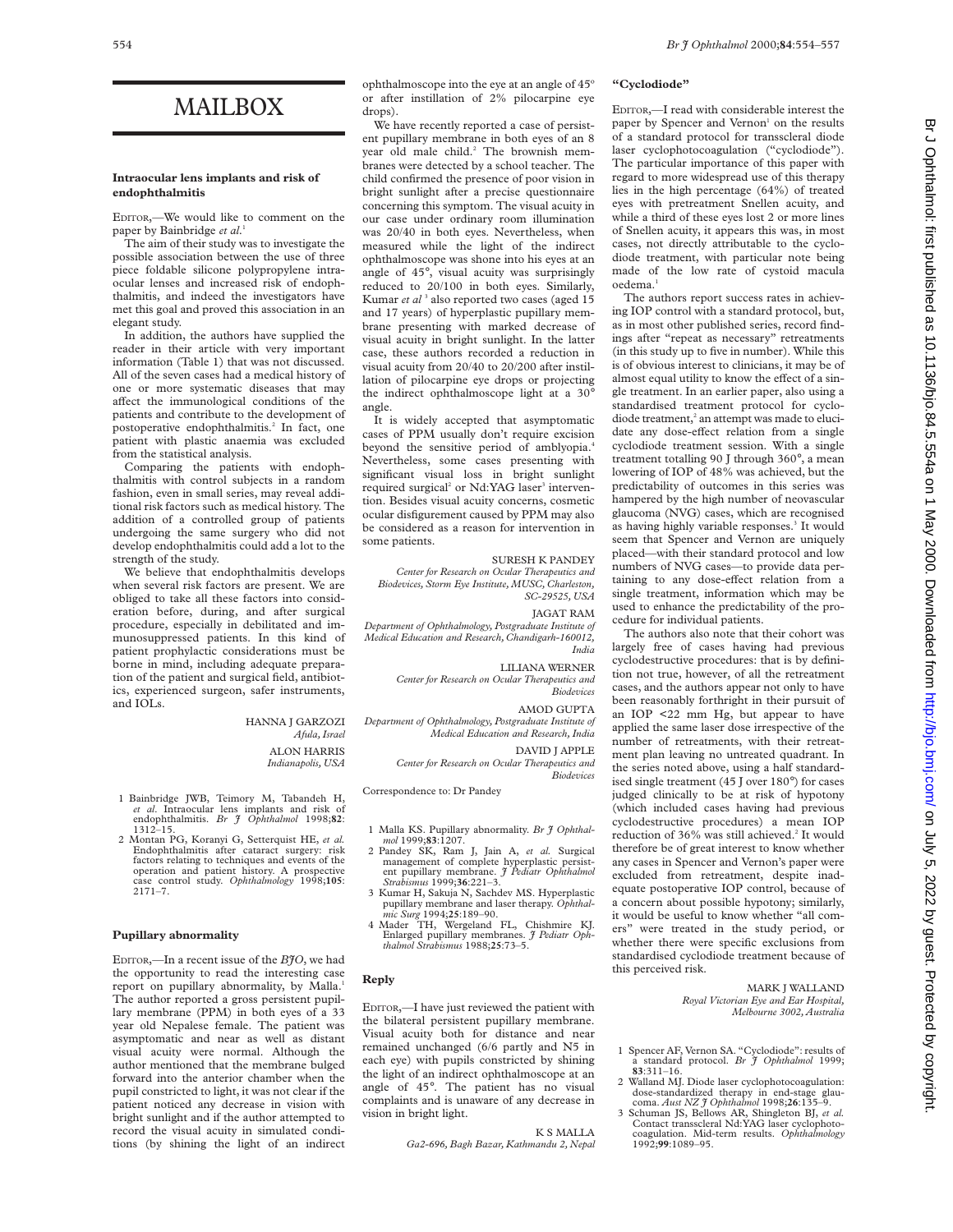#### **Reply**

EDITOR,—We thank Dr Walland for his interest in our paper<sup>1</sup> and for summarising the results of his study<sup>2</sup> which was published following our paper's submission. It is difficult to quantify the dose-effect from a single treatment in cyclodiode because (a) it would depend on the follow up period as the effect may diminish with time, and (b) one would have to continue all the prelaser antiglaucoma medications (not always desirable) to see the true effect.

However, we can analyse the "single dose effect allowing for a reduction of medications' from our study by examining the results of only those eyes which had one treatment session (32). This subgroup contained seven primary open angle glaucoma, five aphakic, two pseudophakic, seven uveitic, three corneal/PK, four rubeotic, one silicone oil, and three trauma cases, thus representing the whole spectrum of the cohort treated. Although this subgroup, by definition, selects out the "best case scenario", this was achieved in over 50% of cases treated. With a mean follow up of 19 months, the IOP of this subgroup decreased from a mean of 31.2 mm Hg to a mean of 16.2 mm Hg, with a 45% mean percentage reduction. This was associated with a reduction in numbers of patients taking acetazolamide from 88% to 6% and a mean medication usage from 2.2 to 1.2. None of these results differs significantly from those of the whole cohort.

In our study no eyes were denied treatment or retreatment because of a perceived risk of hypotony, and "all comers" were indeed treated by this modality if enhanced filtering surgery was considered contraindicated. It may be of interest to know that 71% of the cases were referred into our service from other consultants throughout our region (population approximately six million). We cannot state that all eligible cases were treated by us, but we believe our cohort is likely to be representative of cases referred to other glaucoma specialists with a similar population to that found in the East Midlands of England.

We note that, in Walland's study, the mean post-laser IOP at a mean of 10.4 months was 25.8 mm Hg with only 55% <22 mm Hg even when a "full" treatment of 90 J was delivered. Although this may be as a result of the large numbers of patients with neovascular glaucoma in this group, it may also be due to the time and power output settings used (1.5 seconds and 1.5 W). With our settings of 2 seconds and 2 J per shot we were able to control IOP with a 65.7% reduction using a mean of 1.7 treatments in our neovascular subgroup. Reducing the output per shot, as in Walland's study, may result in a reduction in treatment effect overall despite higher total energies delivered. This could be due to transmission attenuation in certain eyes, operator technique variation, probe output differences, and ciliary process uptake/susceptibility factors.

#### STEPHEN A VERNON

ANNE FIONA SPENCER *Department of Ophthalmology, University Hospital, Nottingham*

- 1 Spencer AF, Vernon SA. "Cyclodiode": results of a standard protocol. *Br J Ophthalmol* 1999; **83**:311–16.
- 2 Walland MJ. Diode laser cyclophotocoagulation: dose-standardized therapy in end-stage glau-coma. *Aust NZ J Ophthalmol* 1998;**26**:135–9.

#### **Is non-arteritic anterior ischaemic optic neuropathy related to homocysteine?**

EDITOR,—We read with interest the paper recently published by Kawasaki *et al*. <sup>1</sup> They suggested that hyperhomocysteinaemia may have a role in the occurrence of non-arteritic anterior ischaemic optic neuropathy (NAION) in non-diabetic patients younger than 50 years, and raised the question of the frequency of the methylene tetrahydrofolate reductase (MTHFR) C677T mutation in this population.

There have been anecdotal reports of thrombotic tendencies in patients with NAION.2–4 Although NAION is most probably related to local factors compromising the posterior ciliary artery circulation at the optic nerve head (so called "disc at risk"), it is also possible that some systemic factors such as hyperhomocysteinaemia and the MTHFR C677T mutation may enhance local atherogenesis at the level of the posterior ciliary arteries, thereby precipitating the development of NAION in those at risk for the disease.3–6 Kawasaki *et al* could not demonstrate any clear relation between hyperhomocysteinaemia and NAION. However, the blood sample used to measure the homocysteine was obtained years after the clinical event. Since homocysteinaemia fluctuates, it is possible that the authors may have underestimated the frequency of hyperhomocysteinaemia. We recently investigated prospectively the presence of hyperhomocysteinaemia and the MTHFR C677T mutation in patients with acute NAION.

Blood samples from 14 newly diagnosed patients with acute NAION presenting to our centre over a 1 year period (May 1998 to May 1999) were evaluated for serum creatinine, serum and red blood cell folate, B12, and total plasma homocysteine levels, as well as the C677T polymorphism in the MTFHR gene. There were 10 men and four women (13 white and one Asian), ranging in age from 28 to 68 years (mean aged 42.8 years). All patients had a disc at risk in the fellow eye. Five patients subsequently suffered NAION in their second eye. Four patients (28.5%) were heterozygous and one was homozygous for the C677T mutation in the MTHFR gene, which does not differ from the frequency reported in the general population.3 Only one of these five mutation positive patients had bilateral NAION. The homocysteine level was within normal range in all 14 patients, as were the creatinine, folate, and B12 levels. Homocysteine levels were not higher in the mutation positive patients than in the mutation negative patients. Mutation positive and mutation negative patients did not differ with respect to clinical data concerning risk factors for NAION or coexisting vascular disease.

Although this is a small study, these results suggest that homocysteine and the C677T MTHFR polymorphism do not have a role in the occurrence of NAION. Our results are similar to those of Kawasaki *et al* and the frequency of the MTHFR mutation is not higher than in the general population. As recently re-emphasised,<sup>245</sup> laboratory testing for hypercoagulable states in a patient with NAION without past medical history or family history of a thrombotic event would be unwarranted. However, it is still possible that for a given individual already at risk for AION, a thrombogenic predilection may be a trigger for an acute ischaemic event of the optic nerve head. If there are clinical findings suggestive of a thrombogenic tendency, such as recurrent

thrombotic events or a family history of thrombosis, or if there is no disc at risk in the fellow eye in a younger patient without vascular risk factors, an investigation for hereditary and acquired thrombophilic markers may be justifiable.

This study was supported in part by a departmental grant (department of ophthalmology) from Research to Prevent Blindness, Inc, New York, New York, by core grant P30-EY06360 (department of ophthalmology) from the National Institute of Health, Bethesda, Maryland. Dr Newman is recipient of Research to Prevent Blindness Lew R Wasserman Merit Awards.

VALÉRIE BIOUSSE

*Departments of Ophthalmology and Neurology, Emory University School of Medicine*

JOHN B KERRISON

*Department of Ophthalmology*

NANCY J NEWMAN *Departments of Ophthalmology, Neurology, and*

*Neurological Surgery*

Correspondence to: Dr Nancy J Newman, Neuroophthalmology Unit, Emory Eye Center, 1365-B Clifton Rd, NE Atlanta, GA 30322, USA

- 1 Kawasaki A, Purvin VA, Burgett RA. Hyperhomocysteinaemia in young patients with nonarteritic anterior ischaemic optic neuropathy. *Br J Ophthalmol* 1999;**83**:1287–90.
- 2 Hayreh SS. Acute ischemic disorders of the optic nerve. Pathogenesis, clinical manifestations and management. *Ophthalmol Clin N Am* 1996;**9**: 407–42.
- 3 Biousse V. Coagulation disorders and their<br>neuro-ophthalmologic manifestations. Curr neuro-ophthalmologic manifesta<br>Opin Ophthalmol 1999;10:382-93.
- 4 Salomon O, Huna-Baron R, Kurtz S, et al. Analysis of prothrombotic and vascular risk factors in patients with nonarteritic anterior ischemic optic neuropathy. *Ophthalmology* 1999;**196**:739– 42.
- 5 Lee AG. Prothrombotic and vascular risk factors in nonarteritic anterior ischemic optic neu-ropathy. *Ophthalmology* 1999;**12**:2231.
- 6 Ischemic Optic Neuropathy Decompression Trial Research Group. Characteristics of patients with nonarteritic ischemic optic neuropathy eligible for the Ischemic Optic Neu-ropathy Decompression Trial. *Arch Ophthalmol* 1996;**114**:1366–74.

#### **Reply**

EDITOR,—We thank Biousse and colleagues for their comments on our article and their corroborative study. We agree that an extensive hypercoagulable evaluation is not warranted in patients with NAION who have typical risk factors, including older age. The yield from such an evaluation in young patients with NAION, especially those without known risk factors or those who suffer recurrent events, still needs further elucidation.

> AKI KAWASAKI VALERIE PURVIN RICHARD BURGETT

## **Laser pointers: not to be taken lightly**

EDITOR,—We recently treated a 16 year old boy whose friends exposed both his eyes to a laser beam alternately for 20 seconds from a distance of around 1 metre in the course of horseplay with a key chain laser pointer (class 3a diode, 670 nm, maximum output 5 mW). Immediately thereafter, his vision was blurred bilaterally and he noted a red central scotoma in each eye. These symptoms resolved spontaneously within 2 days. An eye examination performed 3 days later disclosed that his vision and visual fields were normal, but there were retinal pigment epithelial disturbances which appeared in fluorescein angiography as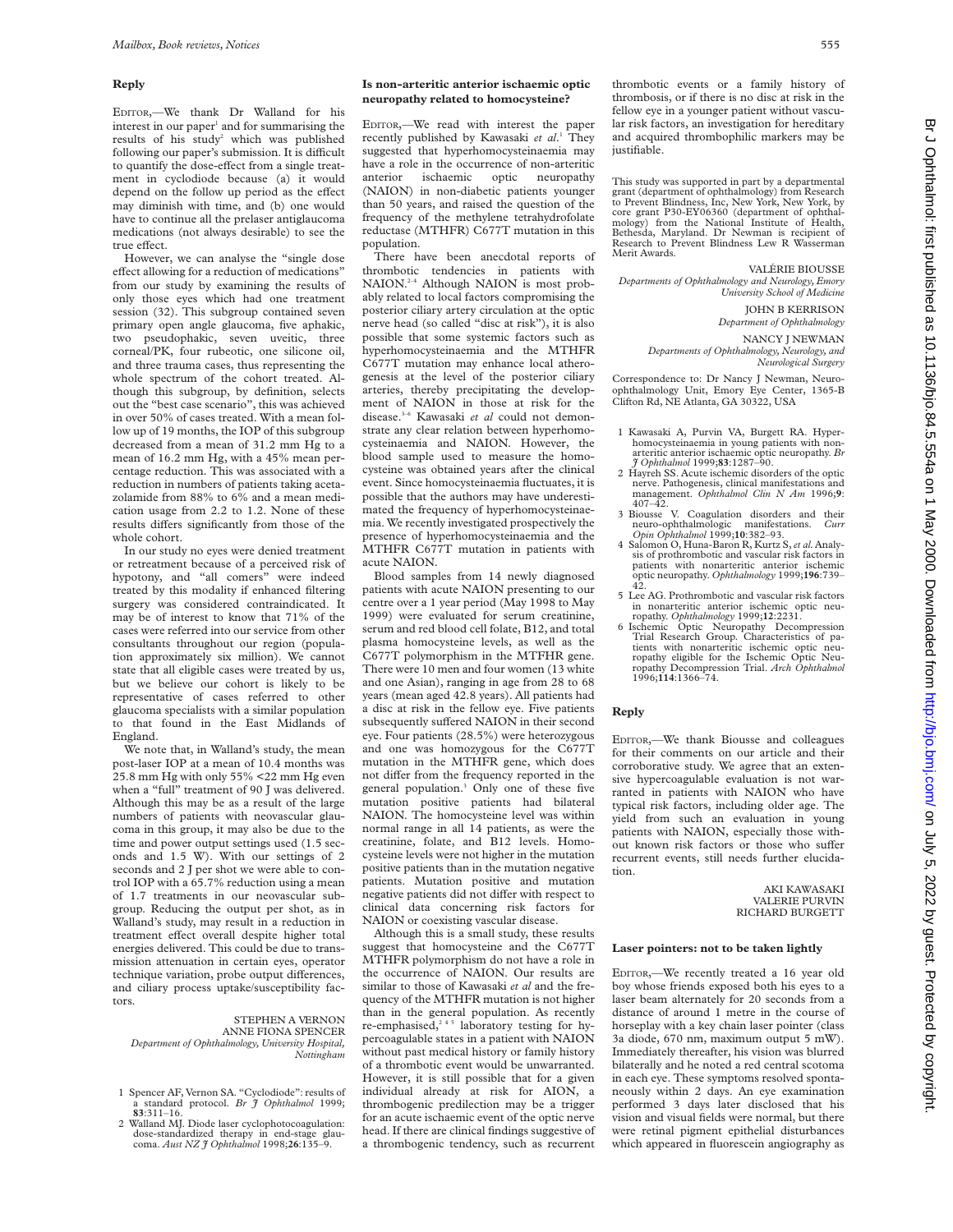a window defect type hyperfluorescence in both eyes close to the fovea. The macular burns persisted throughout an 8 month follow up period. The literature describes two cases of unilateral macular damage from laser pointers (class 2 diode, 670 nm, maximum output 1 mW and class 3a diode and 670 nm, maximum output 5 mW),<sup>12</sup> and two other cases of bilateral decreased vision due to large retinal photocoagulation scars from class 3a laser pointer.<sup>3</sup>

In his review of the safety of laser pointers, Marshall<sup>4</sup> comprehensively described the classification of the lasers according to hazard. However, no small part of the message of his paper and that of a letter to the *Lancet<sup>5</sup>* were unmistakably designed to placate the reader into believing that laser pointers are harmless. After witnessing the persistent injury to our own patient and reading the reports of four others who were likewise hurt by this device, we are appalled. The laser pointer is not an innocent toy. It damages the eye and should not be made freely available to youngsters whatever its strength, while the label of the laser pointer only *cautions* users not to shine the laser pointer light into an eye.<sup>6</sup>

Media "hype" underpinning reports in the popular press and the pernicious avarice of individuals lurking in wait for opportunities to claim compensation for spurious injury seem to have galvanised estimable individuals to rush to the defence of this instrument. We contend that laser pointers which are regarded as being "safe" carry the risk of potential damage to the eyes and that more such cases will be detected once physicians are alerted to this possibility. We believe that the public must be instructed in the safety measures that need to be taken when using the laser pointer and that they be made aware of the potential hazards associated with improper use. We recommend that use of laser pointers in public should be controlled and that these devices should be kept away from children.

> DAVID ISRAELI YAIR HOD ORNA GEYER *Carmel Medical Center, 7 Michal Street, Haifa 36342, Israel*

- 1 Zamir E, Kaiserman I, Chower I. Laser pointer maculopathy. *Am J Ophthalmol* 1999;**127**:928–9. 2 Luttrull JK, Hallisey J. Laser pointer-induced
- macular injury. *Am J Ophthalmol* 1999;**127**:95–6.
- 3 Almenbel YI. *Laser pointer retinopathy.* Orlando: American Academy Ophthalmology, 1999; Poster 167.
- 4 Marshall J. The safety of laser pointers: myths and realities. *Br J Ophthalmol* 1998,**82**:1335–8. 5 Mensah E, Vafidis G, Marshall J. Laser pointers: the facts, media hype, and hysteria [letter]. *Lan- cet* 1998;**351**:1291.
- 6 Mainster MA, Timbarlake GT, Warren KA, *et al.* Pointers on laser pointer. *Ophthalmology* 1997; **<sup>104</sup>**:1213–4.

# BOOK REVIEWS

**Clinical Ophthalmology**. 4th ed. By J J Kanski. Pp 673; £105. Oxford: Butterworth-Heinemann, 1999. ISBN 0 7506 4014 6.

The fourth edition of this standard text lives up to its enormous reputation. Jack Kanski sets out "to provide the trainee with a systematic and easily assimilated introduction to ophthalmology and a reference and update for the more experienced practitioner". Undoubtedly these clear and circumscribed aims are well met in this beautifully and even more lavishly illustrated text. In addition to covering all those aspects of ophthalmology dealt with in previous editions, a new chapter on ocular trauma has been added in addition to descriptions of new surgical techniques and some pruning of outdated material.

This is and has been an extremely successful primer text for the trainee ophthalmologists and one might ask why this book rather than the many other texts available. Perhaps the answer lies in part in the approach taken with this text which is intuitively "patient oriented": one can almost envisage the author examining the patient presenting to the ophthalmic clinic by starting systematically at the front of the eye and working his way posteriorly towards the orbit and/or cortex until he finds the source of the patient's complaints. There is less emphasis on why the patient might have his complaints than finding out what exactly the problem is and what the practitioner can do about it. As such it works very well because it is concise but sufficiently detailed and above all immediately accessible. In fact there is a remarkable amount of detail (see, for instance, the section on corneal dystrophies) while one could debate occasional diagnoses attached to some of the fundus photographs (see, for instance, serpiginous choroiditis). There are also some very helpful line diagrams such as those included in the retina and orbit chapters. The section on neuro-ophthalmology contains several excellent illustrative radiological scans. Overall this is an excellent starting text. If there is any criticism that can be levelled at this classic text, it is that it leaves this reader thirsting for further information. If a similar effect is induced in the trainee ophthalmologist it will have achieved its aim. I can therefore recommend this book as essential reading.

### **The Rise and Fall of Modern Medicine**. By J Le Fanu. Pp 512; £20. London: Little, Brown, 1999. ISBN 0316 648 361.

This is an important and thought provoking book which should be read widely not only within the medical profession but also by interested parties such as health economists and government officials whose responsibility it is to set budgets for healthcare programmes. I think it will also be of great interest to the lay public. The practice of medicine is as susceptible to the whims of fashion and pervasive ideology as any other human activity. It is therefore interesting to investigate how these fashions are set. James Le Fanu has a background in medical and scientific journalism, having spent time on the staff of the *Daily Telegraph*, one of the UK's broadsheet newspapers. His thesis is that despite the significant advances in combatting disease which reached their peak in the post-war years, the promise of modern medicine as we are at the end of the century has failed to materialise. In fact, Le Fanu contends that much of the advances in the first half of the 20th century were accidental or at best serendipitous, citing as examples the discovery of antibiotics, which was never predicted, or the use of chloroquine for rheumatoid arthritis, which was based on clinical observations of patients treated for malaria. Even the

success of aggressive chemotherapy for childhood cancer was the result of a determined but empirical approach of testing systematically multiple drugs in combination. The same approach has now been shown to be successful in the treatment of AIDS where three or more drugs are more successful that one. This "success" is not based on scientific knowledge, despite the vast amount that has been discovered about the AIDS virus, but simply on a "suck it and see" approach.

In contrast, the great promise of the new genetics or of the social theory of disease has not held up according to the author. The amazing strides in our knowledge derived from molecular biology led to the rapid acceptance of the possibilities of gene therapy but these have emphatically failed to deliver, despite the intellectual satisfaction that these smart ideas generate. Similarly, in the wake of studies showing a clear epidemiological correlation between smoking and lung cancer the social theory has sought to link almost every disease for which there is not an obvious infectious cause to some lifestyle or nutritional source mostly blamed on Western society. Le Fanu firmly lays these conceptual errors at the feet of a few individuals who inveigled themselves into influential positions—for instance, in the American Medical Association, and with the support of the major drug companies have utterly changed our lifestyles to the point where the vast majority of healthy individuals are worried more about their health than ever before while being encouraged to ingest drugs such as cholesterol lowering agents for which there is little evidence that they will actually do for the individual what the statistics tell us let alone prevent the individual patient from dying of a heart attack. Le Fanu suggests that it would be possible to rectify this situation overnight by closing down all university departments of epidemiology. Ophthalmology has not been immune to these problems (see the revised recommendations concerning laser treatment for diabetic patients with clinically significant macular oedema and 20/20 vision, *Arch Ophthalmol* 1999; **117**:675).

This book is not a sustained attack on modern medical practice nor is it written purely to debunk all of medicine's current fashions. It has been written, I think, to call a halt to the band wagon which produces contradictory statistical theories for the cause of disease and to instil a little circumspection in the scientists who undoubtedly are unravelling the secrets of life but are a long way from translating these into new cures for disease. The book does contain implicit and sometimes explicit criticism of medical scientists who selectively present evidence to fit their current theories and who then promulgate these in a way that alters people's lifestyles. In particular, the book has much to say about the dangerous part played by the major pharmaceutical companies in medicine. Many who read this book will be able to relax about their imputed health problems, to feel confident about their ability to ward off many of the supposed hidden dangers which face them out there, and to take much of what they hear from the medical pundits with a pinch of salt. The author offers hope for the future and, in particular, calls for a return of the experienced physician who exercises good clinical judgment, with a dash of common sense.